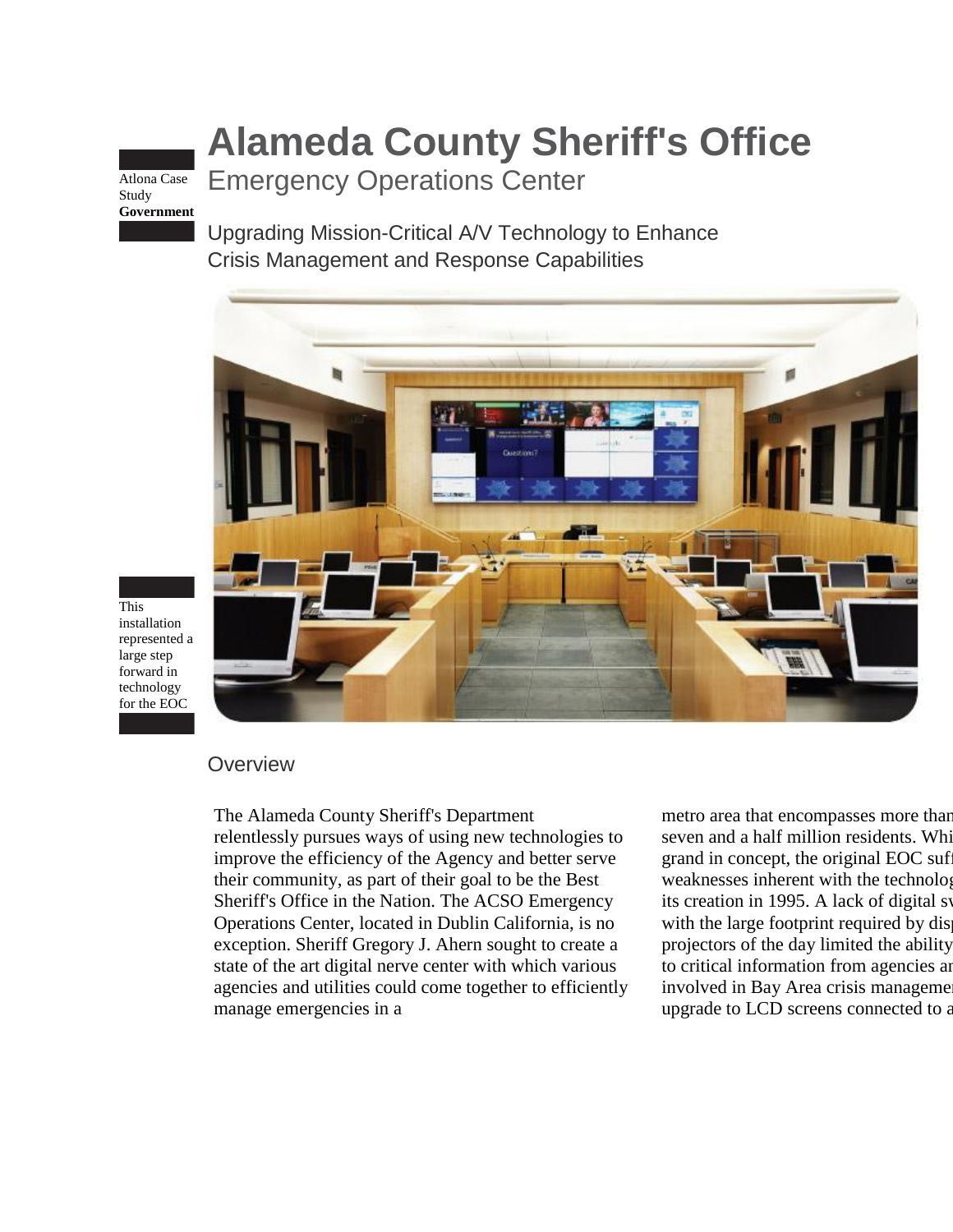

#### 24 Atlona AT-HD4- SI40SR Extender sets were used to connect all of the displays

few computers might serve as adequate for some situations Sheriff Ahern envisioned something much more ambitious. He envisioned a system that was capable of directing resources from the southern border of Oregon to Monterey County on the central coast of California during a crisis. This system would receive content from multiple sources, whether local or remote, and allow for easy dissemination to all parties involved in managing whatever

emergency situations might arise. In this endeavor he succeeded beyond anyone's expectations. He was able to coordinate

this awesome feat of integration with the help of several solutions providers, including Atlona.

### Challenge

With the rise of digital technology, complex integration of multiple sources of information, have gone from dream to

reality. A few years ago the vision of S Ahern would have been very difficult to from a system that included

computers that were statically linked to rear LCD projectors, coupled with a fe displays, to a completely routable high definition video wall was a monumenta undertaking. When speaking to Sheriff Technician Michael Barnes, coordinator the project, one began to see the scope this undertaking.

"This building is designed to withstand a magnitude 8.4 earthquake, has food and water enough to last several weeks, and enough power to run continuously for a month" said Barnes. "The greates challenge was with the video integration. The objective was to route over a dozen thin client computers, television news f video to a centralized wall while being what content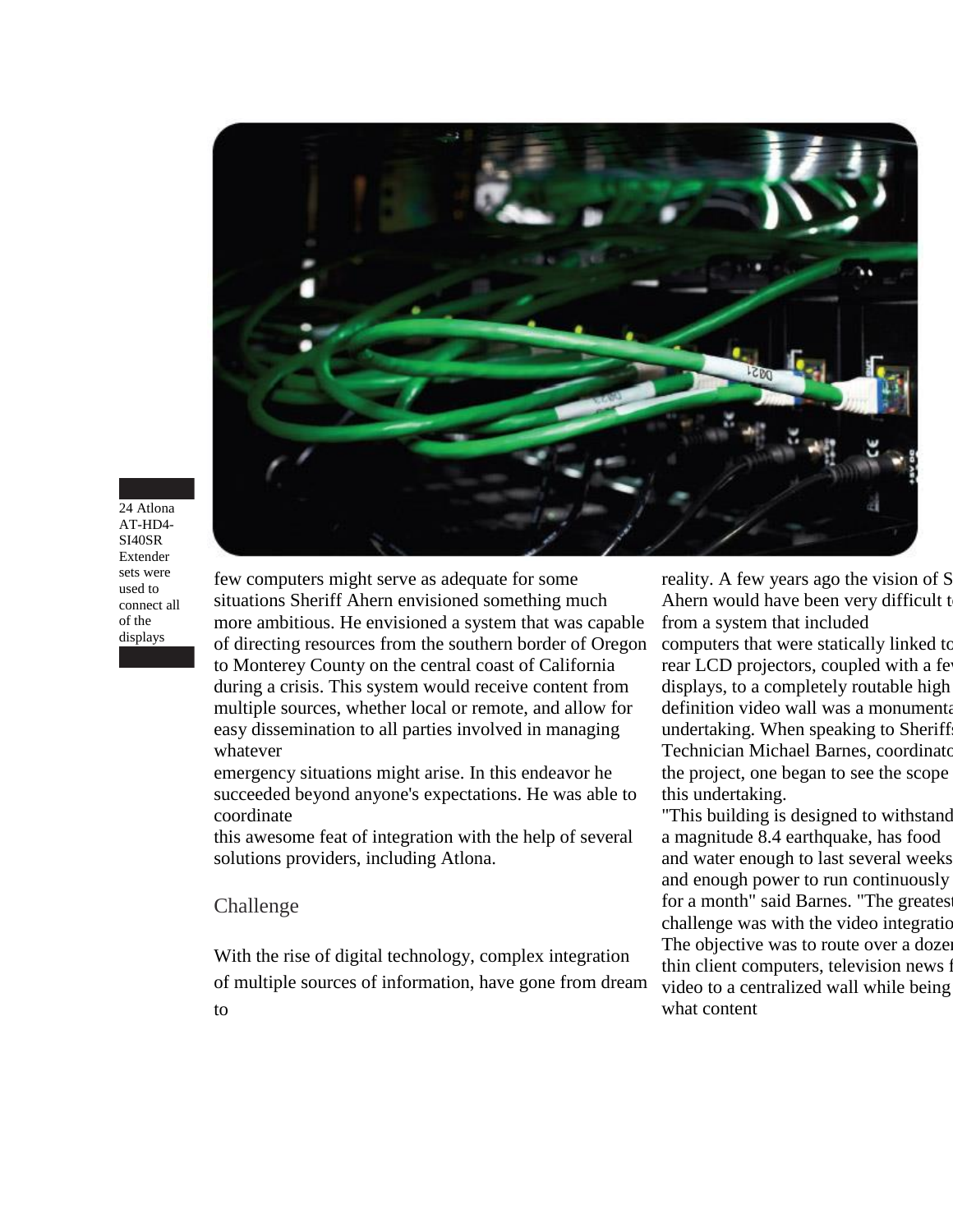

The Sheriffs office now has the ability to display multiple sources at the same time allowing for much greater efficiency

is displayed on which display. In addition the ACSO's needs evolved to being able to route video from eight different remote locations, including footage from unmanned aerial systems being considered by the law enforcement agency. After many months of system design and proposals Harris Electric and Spinatar were chosen to implement this incredible system.

## Solution

Ultimately twenty four, forty-six inch displays were used to create the video wall. This allowed a variety of information to be displayed on the periphery of the video wall while two four display blocks were reserved for presentations or additional remote feeds in the center of the wall. A touch pad control system in the front of the EOC has been set up with shortcuts which allow for this default configuration, or the ability to focus in on specific thin clients

or video feeds. Driving the video to each panels are twenty four Atlona AT-HD<sup>2</sup> Extender Sets. Well known for their relationto pass EDID and HDCP signals over 1 one category cable, the SI40 was the right job. The senders reside in the server ro next to the matrix switcher and control footprint of these units ensures that pre was not wasted in this complex installation. were mounted behind each of the twent several dozen feet away. Now the Alar Sheriff's office had a fully functioning Operations Center that will enhance the respond to any and all situations that m massive swath of California. Atlona was pleased to be included in this exception critical project.